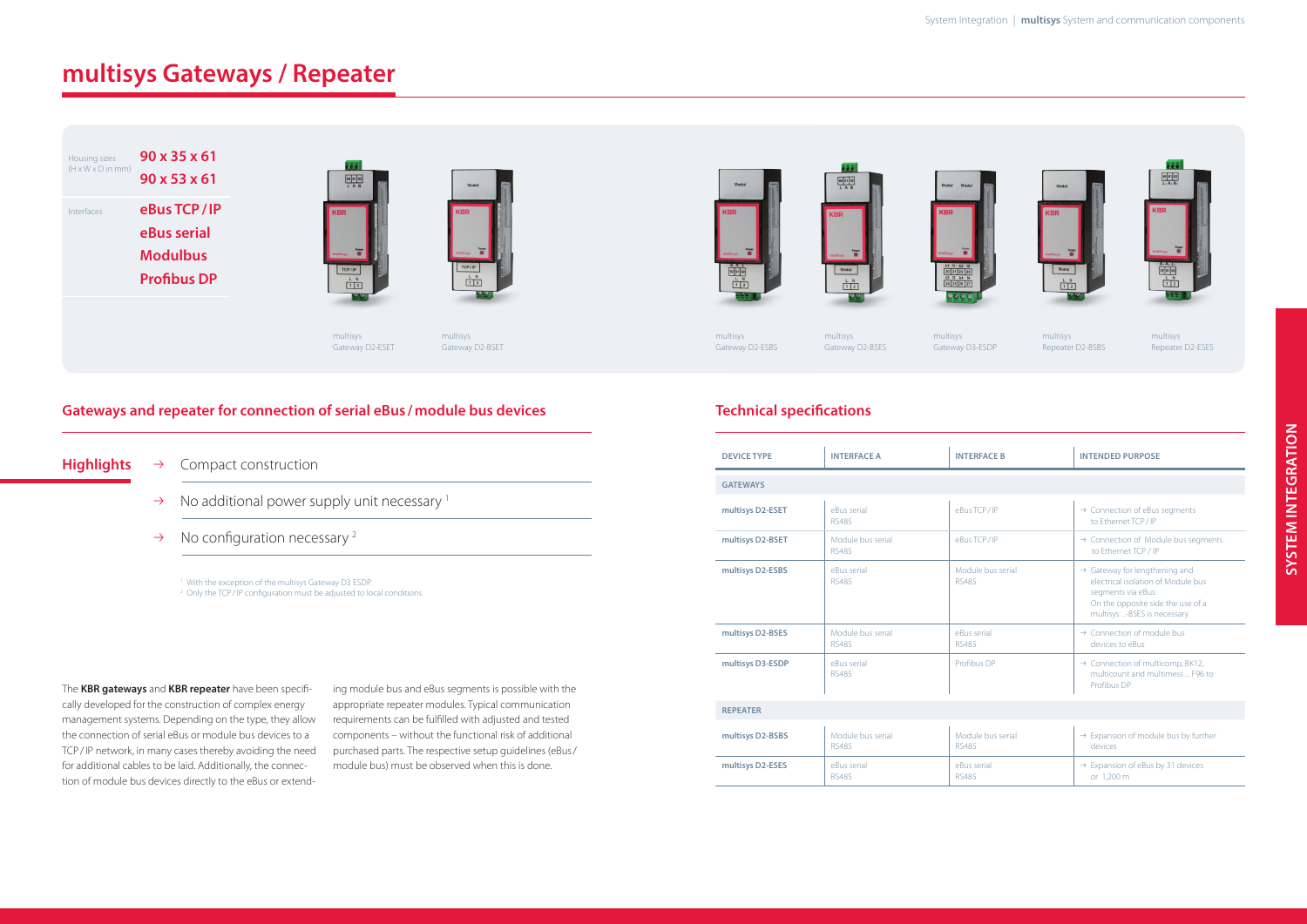# **multisys Technical details**

|                                                                                               | <b>DEVICE TYPE</b>           | multisys<br>D6-ET-8-EBM                                                                    | D6-ET-8-AIO                                                              | D3-NT5V            | D2-ESET                                                                                    | D <sub>2</sub> -BSET           | D <sub>2</sub> -ESBS | D2-BSES        | D3-ESDP            | D <sub>2</sub> -BSBS | D <sub>2</sub> -ESES |
|-----------------------------------------------------------------------------------------------|------------------------------|--------------------------------------------------------------------------------------------|--------------------------------------------------------------------------|--------------------|--------------------------------------------------------------------------------------------|--------------------------------|----------------------|----------------|--------------------|----------------------|----------------------|
|                                                                                               |                              |                                                                                            |                                                                          |                    |                                                                                            |                                |                      |                |                    |                      |                      |
| <b>FUNCTION</b>                                                                               | <b>System center</b>         | $\qquad \qquad \blacksquare$                                                               | $\blacksquare$                                                           |                    |                                                                                            |                                |                      |                |                    |                      |                      |
|                                                                                               | Gateway                      |                                                                                            |                                                                          |                    | $\blacksquare$                                                                             | П                              | $\blacksquare$       |                | $\blacksquare$     |                      |                      |
|                                                                                               | Repeater                     |                                                                                            |                                                                          |                    |                                                                                            |                                |                      |                |                    | $\blacksquare$       | $\blacksquare$       |
|                                                                                               | Power supply unit            |                                                                                            |                                                                          | $\blacksquare$     |                                                                                            |                                |                      |                |                    |                      |                      |
| <b>FUNCTION</b>                                                                               |                              | 5V DC via 1D3-NT5V                                                                         |                                                                          | 85 - 265 V AC / DC |                                                                                            | 85 - 265 V AC / DC             |                      | 24 V AC / DC   | 85 - 265 V AC / DC |                      |                      |
| <b>INTERFACES</b>                                                                             | eBus serial                  | $\equiv$                                                                                   |                                                                          |                    | $\blacksquare$                                                                             |                                | $\blacksquare$       | $\blacksquare$ | $\blacksquare$     |                      | $\blacksquare$       |
|                                                                                               | eBus TCP/IP                  | $\blacksquare$                                                                             | $\blacksquare$                                                           |                    | $\blacksquare$                                                                             | $\Box$                         |                      |                | $-$                |                      |                      |
|                                                                                               | Module bus supplying         | $\overline{\phantom{a}}$                                                                   |                                                                          |                    |                                                                                            | $\Box$                         | $-$                  | $\blacksquare$ | $\equiv$ .         | $\sim$ .             |                      |
|                                                                                               | <b>Module bus</b>            | $-$                                                                                        |                                                                          |                    |                                                                                            |                                | $\blacksquare$       |                | $\sim$             | $\blacksquare$       |                      |
|                                                                                               | Profibus DP (Sub-D)          | $-$                                                                                        |                                                                          |                    |                                                                                            |                                |                      |                | $\blacksquare$     |                      |                      |
| <b>MECHANICAL DATA</b><br><b>Housing size</b><br>Module size in mm<br>$(H \times W \times D)$ |                              | 6TE 90 x 106 x 61                                                                          |                                                                          | 3 TE 90 x 53 x 61  | 2 TE   90 x 35 x 61                                                                        | 2 TE 90 x 35 x 61              |                      |                | 3 TE 90 x 53 x 61  | 2 TE   90 x 35 x 61  |                      |
|                                                                                               | Weight                       | Approx. 580 g                                                                              |                                                                          | Approx. 250 g      | Approx. 120 g                                                                              | Approx. 120 g<br>Approx. 140 g |                      | Approx. 120 g  |                    |                      |                      |
| <b>STANDARDS</b><br><b>AND MISCELLANEOUS</b>                                                  | <b>Standards</b>             |                                                                                            | DIN EN 60721-3-3/A2: 1997 - 07   3K5+3Z11<br>$(IEC721-3-3   3K5 + 3Z11)$ |                    | DIN EN 60721-3-3/A2: 1997 - 07   3K5+3Z11 (IEC721-3-3   3K5 + 3Z11)                        |                                |                      |                |                    |                      |                      |
|                                                                                               | <b>Operating temperature</b> | $-5 °C  + 45 °C$                                                                           | $-5 °C  + 60 °C$                                                         |                    |                                                                                            | $-5$ °C  + 60 °C               |                      |                |                    |                      |                      |
|                                                                                               | <b>Humidity</b>              | 5 %  95 %                                                                                  |                                                                          |                    | 5 %  95 %                                                                                  |                                |                      |                |                    |                      |                      |
|                                                                                               | <b>Protection class</b>      | I in accordance with DIN EN 61010-1: 2002 - 08                                             |                                                                          |                    | I in accordance with DIN EN 61010-1: 2002 - 08                                             |                                |                      |                |                    |                      |                      |
|                                                                                               | Mode of protection           | IP20 in accordance with DIN EN 40050 Part 9: 1993 - 05                                     |                                                                          |                    | IP20 in accordance with DIN EN 40050 Part 9: 1993 - 05                                     |                                |                      |                |                    |                      |                      |
| Electromagnetic<br>compatibility                                                              |                              | DIN EN 61000-6-3: 2005 - 06 (IEC 61000-6-3)<br>DIN EN 61000-6-2: 2006 - 03 (IEC 61000-6-2) |                                                                          |                    | DIN EN 61000-6-3: 2005 - 06 (IEC 61000-6-3)<br>DIN EN 61000-6-2: 2006 - 03 (IEC 61000-6-2) |                                |                      |                |                    |                      |                      |

| 03-ESDP                  | D2-BSBS            | D2-ESES |
|--------------------------|--------------------|---------|
|                          |                    |         |
|                          |                    |         |
|                          |                    |         |
| f,                       |                    |         |
| J                        |                    |         |
| $\overline{a}$           | г                  |         |
| $\overline{a}$           |                    |         |
| 4 V AC / DC              | 85 - 265 V AC / DC |         |
| ٦                        |                    | n       |
| f,                       |                    |         |
| $\overline{\phantom{a}}$ |                    |         |
| f,                       | n                  |         |
| J                        |                    |         |
| TE 90 x 53 x 61          | 2 TE 90 x 35 x 61  |         |
| Approx. 140 g            | Approx. 120 g      |         |
|                          |                    |         |
|                          |                    |         |